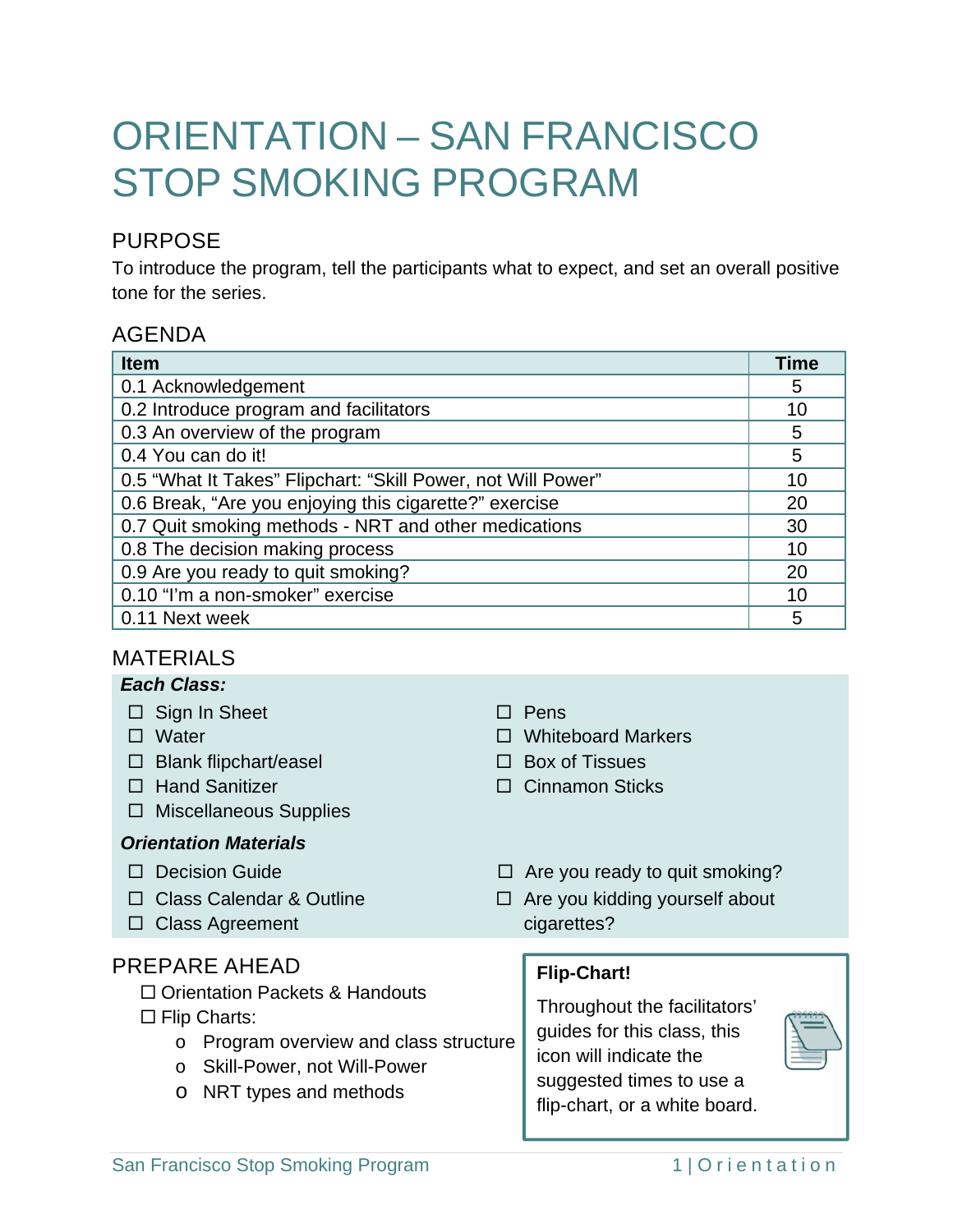# CLASS CONTENT

## **0.1 Acknowledgement (5 minutes)**

- Allow for extra time for stragglers to come to the class, starting 10 minutes later than the scheduled time. Take this extra time to walk around and casually get to know participants.
- Thank the participants for coming, and acknowledge that it is a big and courageous step for participants to come to check out the class.
- Ask for a show of hands or acknowledgement to the question: *How many of you have been thinking about this for quite a while?*

## **0.2 Introduction (10 minutes)**

- Facilitator introduces self and describes connection to the program.
- If facilitator was a former smoker, describe their quitting experience and speak about how that will enable them to empathize with the participants.
- For those who are not former smokers, this may mean talking about their commitment to making a difference or overcoming another health challenge. Sharing about a difficult experience is a good way to relate to the group.

## **0.3 An Overview of the Program (5 minutes)**

- Tobacco Free Project and the classes at San Francisco General Hospital started in 1988 and has helped many people become smoke/tobacco-free.
- Free program, paid through taxes and a big settlement by the tobacco companies.
- Share overall organization of class structure (a good time to use a flip-chart!):

|  | Weeks 1-2<br>Preparing to Quit                | Class will help you understand your smoking habit and<br>discover the best method for you to become smoke-<br>free                                                                                                                                |
|--|-----------------------------------------------|---------------------------------------------------------------------------------------------------------------------------------------------------------------------------------------------------------------------------------------------------|
|  | Week 3-4<br>Deciding on a<br><b>Quit Date</b> | Participants get to choose a quit date that works best<br>for you between Class 3 &4. Classes will be structured<br>to provide support in managing cravings and dealing<br>with emotions so that you will be successful at<br>becoming smoke-free |
|  | Week 5-6                                      | Class will help you maintain being smoke-free by<br>addressing lifestyle changes and preventing relapse.                                                                                                                                          |

 Explain that today is about deciding whether or not right now is a good time for people to quit. This orientation will provide information to help participants make that decision.

# **0.4 You can do it! (5 minutes)**

- Express how the combination of individual desire, quit methods and group support is a recipe for success in quitting. A few points to touch on:
	- o Millions of people have successfully quit with the right tools and support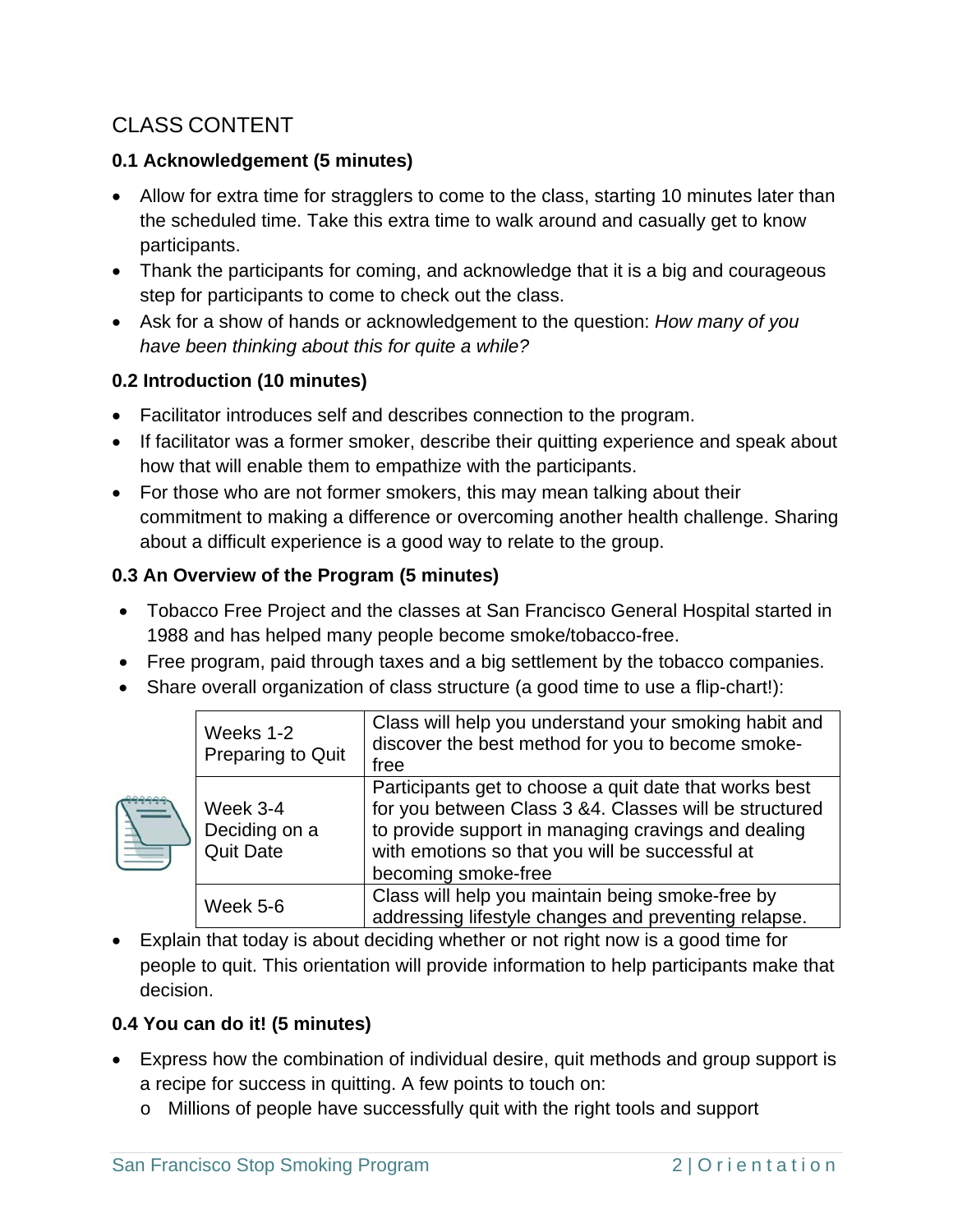- o 7 out of 10 (70%) of smokers say they want to quit smoking
- o There are many ways to quit, and each person is different. The class will help each person identify what will work for them.
- o The facilitators know about successful tools and methods to quit. The support group structure is designed to be there for you throughout the process and is an addition to your chosen quit method (ie. NRT).

#### **0.5 What it Takes – Skill Power, not Will Power! (20 Minutes)**



Pass out the "Agreements" handout. If available, post these agreements on a flip chart, or write them on the white board. The "Agreements" handout has all the dates of the class on it and what is expected of the class. Explain that there are 3 things to consider to ensure success in the program:

- **1. Come to all the sessions-** Coming to all the sessions makes a **big** difference
	- Each session builds on the previous session.
	- Make a commitment to yourself and the class to come to every session.
	- Only six sessions to be together, provide support, and get down to the business of addressing your tobacco use.
	- If you have an emergency, we would like you to call us to let us know that you won't be coming. You should commit to being at every session -- it is that important!

#### **2. Do everything that the program suggests.**

- There is no single way that will work for everyone, try all ideas provided to see which techniques will work for you.
- You will be asked to change what you **do** every day by replacing unwanted smoking- behavior with new healthier behaviors.
- At first some of the things we ask you to try may be awkward or feel uncomfortable. But if you keep at it, eventually, it will become easier and more automatic. That's how you change a habit.
- **3. The third requirement is that you give and receive support.**
	- Come to class and be open to share your experiences- what is working, what is not, and how you are feeling.
	- Be willing to be there to support others who may be having a harder time. That is how support groups work. We help each other and we do it together.
- Remind participants that stopping smoking is not about giving something up. It is about getting their life back and discovering their non-smoking selves.
- Suggest that participants attend relapse prevention classes after the class concludes.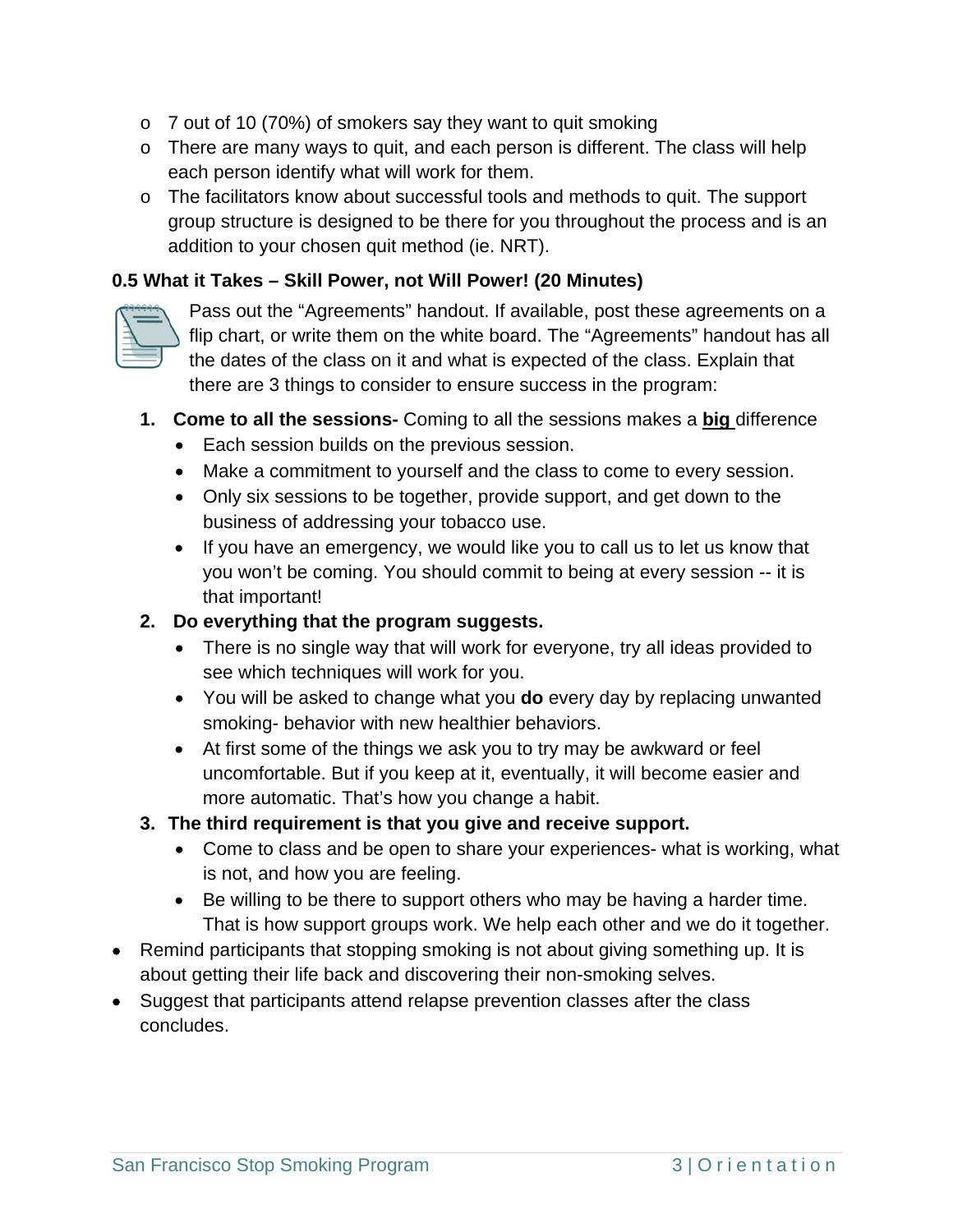#### **0.6 Break (20 Minutes)**

- Facilitators tell the class that at this class *only,* there will be a break. This will be the only chance during the series for them to go outside and smoke.
- Tell participants that if they want, they can go outside and have a cigarette, but their assignment is to really think about it and to really enjoy it! For some this will be a very revealing exercise. Let them know that they may be asked to share their experience with the group Smokers who want to take a break are told where to go outside.



When smokers return, ask the group *what they noticed* and how they felt.

## **0.7 Quit Methods (30 minutes)**

• Invite participants to pull out the "Quitting Methods" packet and follow along



- Use a flip chart, poster board, or a white board to go through the Pros and Cons of each method.
	- o One page/ section per NRT
	- o How to use the method correctly
- o Advantages and disadvantages
- o Length of treatment (amount of time they need to use it)

## **0.8 The Decision Making Process (10 minutes)**

- Remind participants that a decision to quit takes time and careful consideration.
- Ask participants to consider the following in making the decision to quit:
	- 1. **Resolve ambivalence.** While it is perfectly normal to have some feelings that you might not want to quit, you will want to make a commitment to quitting. Acknowledge your feelings but resolve to not let those feelings stop you.
	- 2. **Believe that it is possible to quit**
	- 3. **Have confidence in this program**
	- 4. **Have confidence in yourself.** Remember you are in charge. No one is making you quit and you can decide to remain a smoker. That is the life you have been leading and you can continue to do what you have been doing. It really is your choice. Or you can choose to cut down your use, or go smoke-free. If you choose to continue the class you have a good chance to become smoke-free.

## **0.9 Are You Ready to Quit Smoking? (20 minutes)**

Walk through the "Are you Ready" assessment tool with the group, explaining each question and allow time for participants to mark "Yes" or "No". Make sure to get a lot of participation from the group.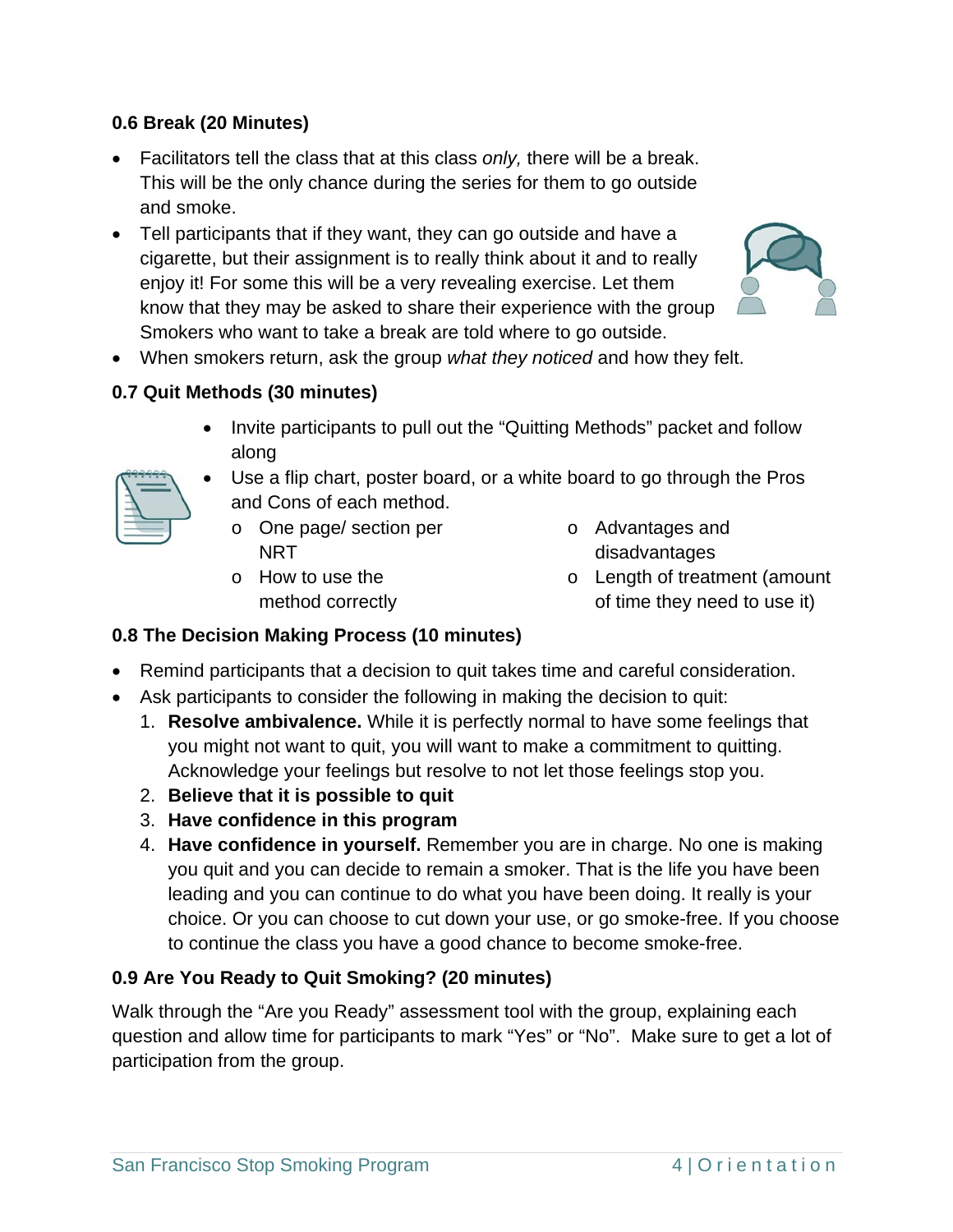#### **Facilitator Script:**

#### *Do I want to quit smoking for myself***?**

It's important that you are coming for yourself not because someone else wants you to. Not because your husband, doctor or children want you to. Although they can support your efforts, you will be doing the real work of change every day.

#### *Is quitting a No 1 priority for me?*

Can you take the next 6 weeks and devote yourself to this process? Can you make your health a priority? As we said, if you are going through a major life change such as moving, job loss or death of a loved one perhaps another time might be better.

#### *Have I tried to quit smoking before?*

How many of you have tried before? Can you let go of your past quit attempts and see them in a new light? Perhaps they were just practice. Say goodbye to the past and begin the process with a fresh perspective. Many of you tried to quit in the past but did not have support. This time will be different.

#### *Do I believe that smoking is dangerous to my health?*

Are you noticing and feeling the bad health effects of smoking? Has your health care provider advised you to quit smoking? Many people want to deny that smoking is harming them but the older you get, the more you will notice. If you have any doubts, read the handout called "Are you kidding yourself about smoking?"

#### *Am I committed to quitting smoking even though it may be tough?*

This is where making a commitment to coming every time makes a difference. You may face some challenges and it will not always be easy. This is where group support can help you the most. Keep coming and sharing what's going on. We make it a point to "meet you where you are" and not judge you along the way.

#### *Are my friends, family and co-workers willing to help me quit smoking?*

This is a tricky one! Surely there are people who will positively support you in being smoke-free. See if you can engage one person in being there for you. Let them know how to support you…or how you want to be supported…taking a phone call, being a sounding board during tough times…etc. There may be other people such as family members who smoke or your smoking buddies who may actively discourage you. They may say, 'I liked you better when you were smoking." Or they may keep offering you cigarettes. Or leave packs around the house. They may not want to think about quitting smoking themselves or may fear they will lose you as a friend. You may have to arrange